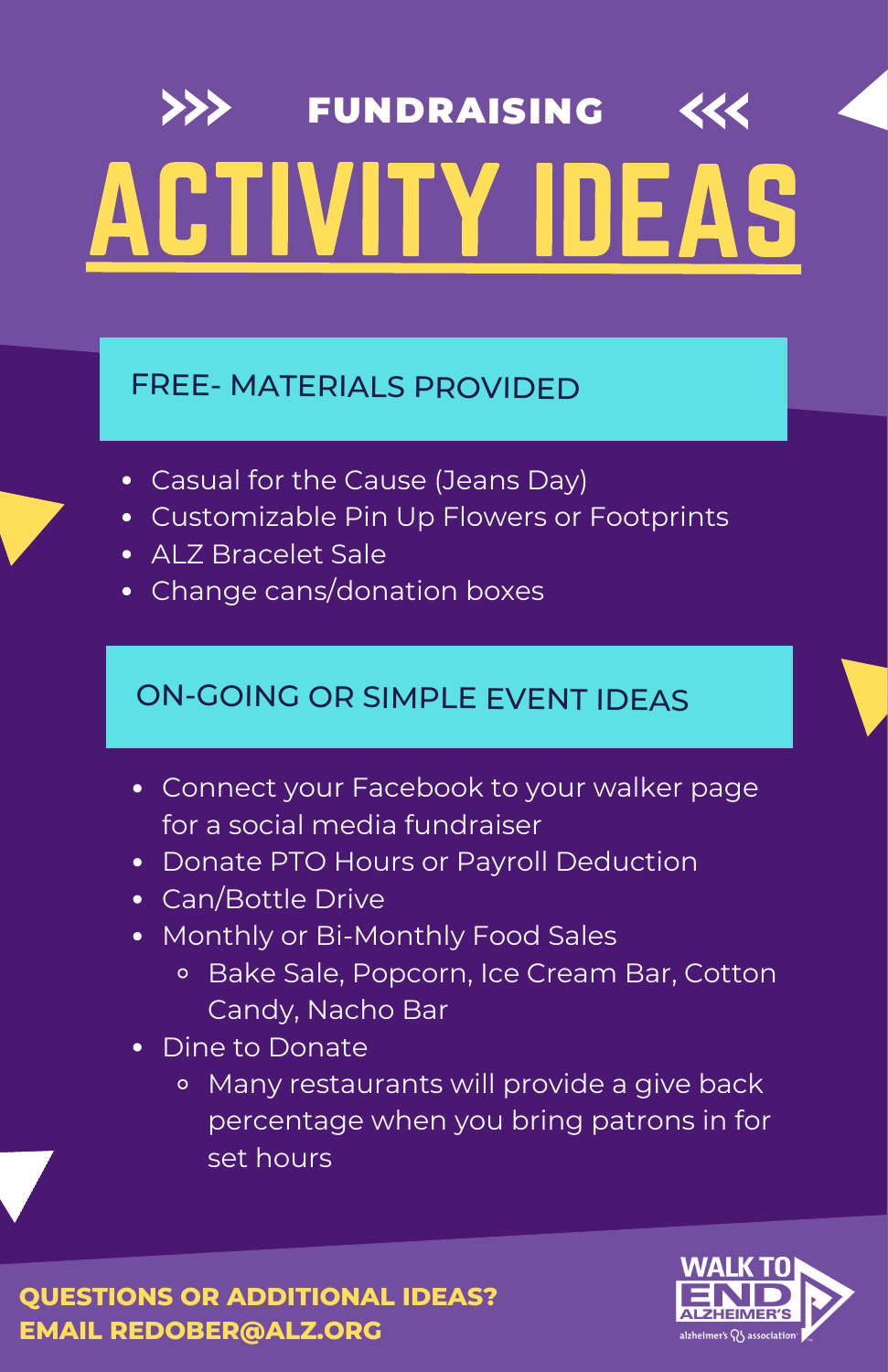### ONE TIME ACTIVITIES OR EVENTS

- Chili Cook Off
	- Have 5+ coworkers make a crock pot of chili. Charge everyone \$5 entry. Everyone gets a small sample of each chili and then votes for their favorite by choosing their bowl for lunch.
- Spaghetti Dinner
	- Low cost meal prep, make a suggested donation of \$5 to set by a basket upon entry or make it to go if you can't do a large event
- Raffles (50/50 or donated items)
- Silent Auction
	- o If you can't do an event, set up a silent auction in your lobby for a week. Buyers bid on paper and then you call the winners and reveal on social media
	- o Do you have kids or seniors? Even think of making an auction out of their artwork framed!
- Craft Show or Vendor Fair
	- You can do just hand made items or include direct sale companies
- Garage Sale
	- Collect things you or friends want to part with and then throw a charity garage sale. Donate the funds you make!
- Car Wash- for your employees or the public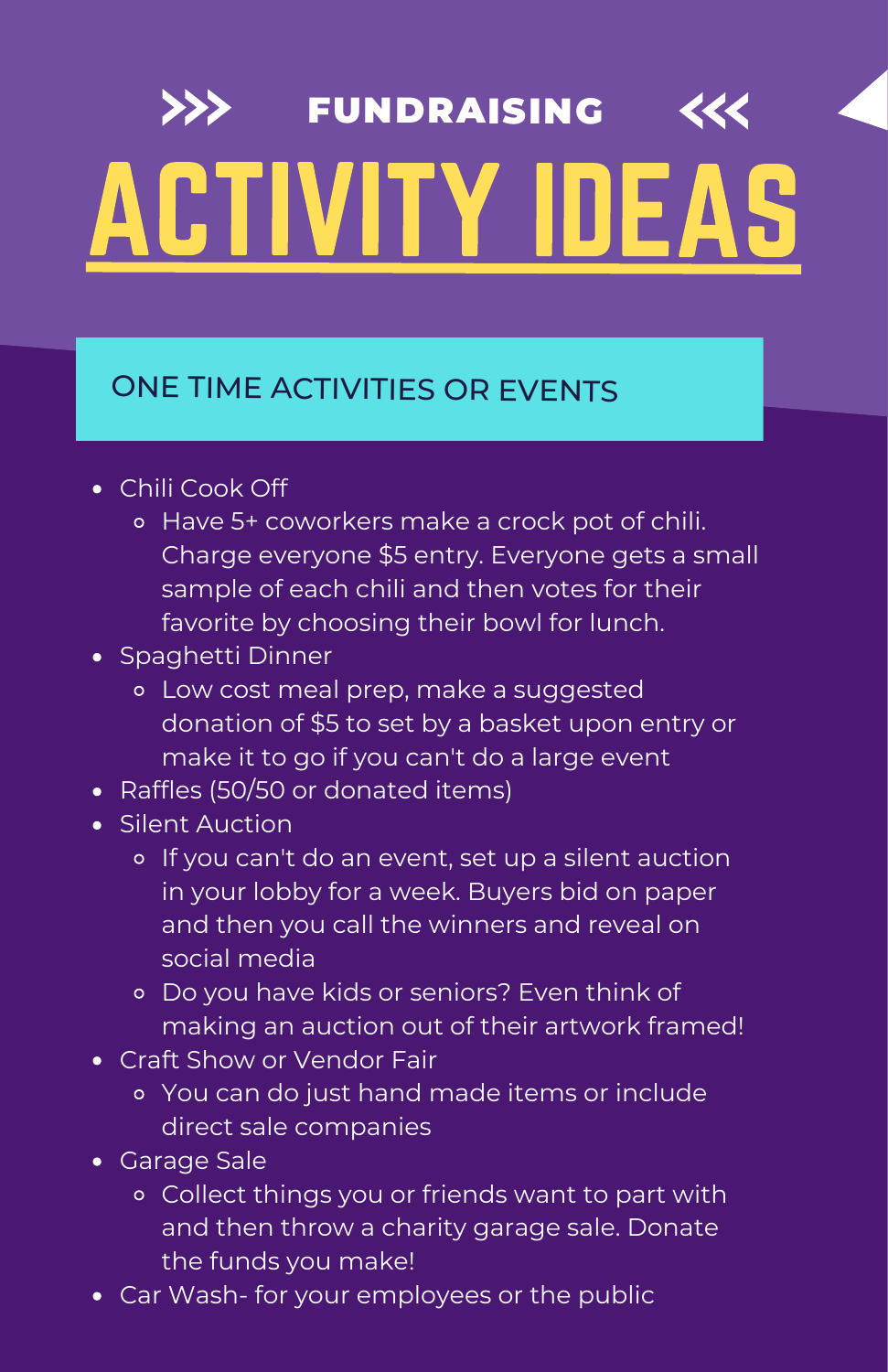- Spirit Week
	- Come up with fun themed dress days or activities throughout the week. Employees pay \$1 each day they want to participate.
- Custom T Shirt Sale
	- Create your own custom t shirt to purchase for \$15. Take sales for a few weeks. After your deadline, order shirts for all who have paid in advance.
	- Pro Tip! If able, allow employees to wear these custom shirts on a casual Friday. They'll be more willing to purchase if they can get out of a uniform or wear it more often.
- Carnival
	- Organize 5 easy carnivals games with supplies you may even already have. Get a local food truck, clown, and face painter to donate their time for a couple hours. Find a local musician or play some tunes and invite the public! Charge a suggested \$5 cover or charge for just games and food.
- Wine & Paint Night
	- Provide drinks and/or appetizers and find a local instructor to teach a paint night. Charge enough to cover your supplies plus a margin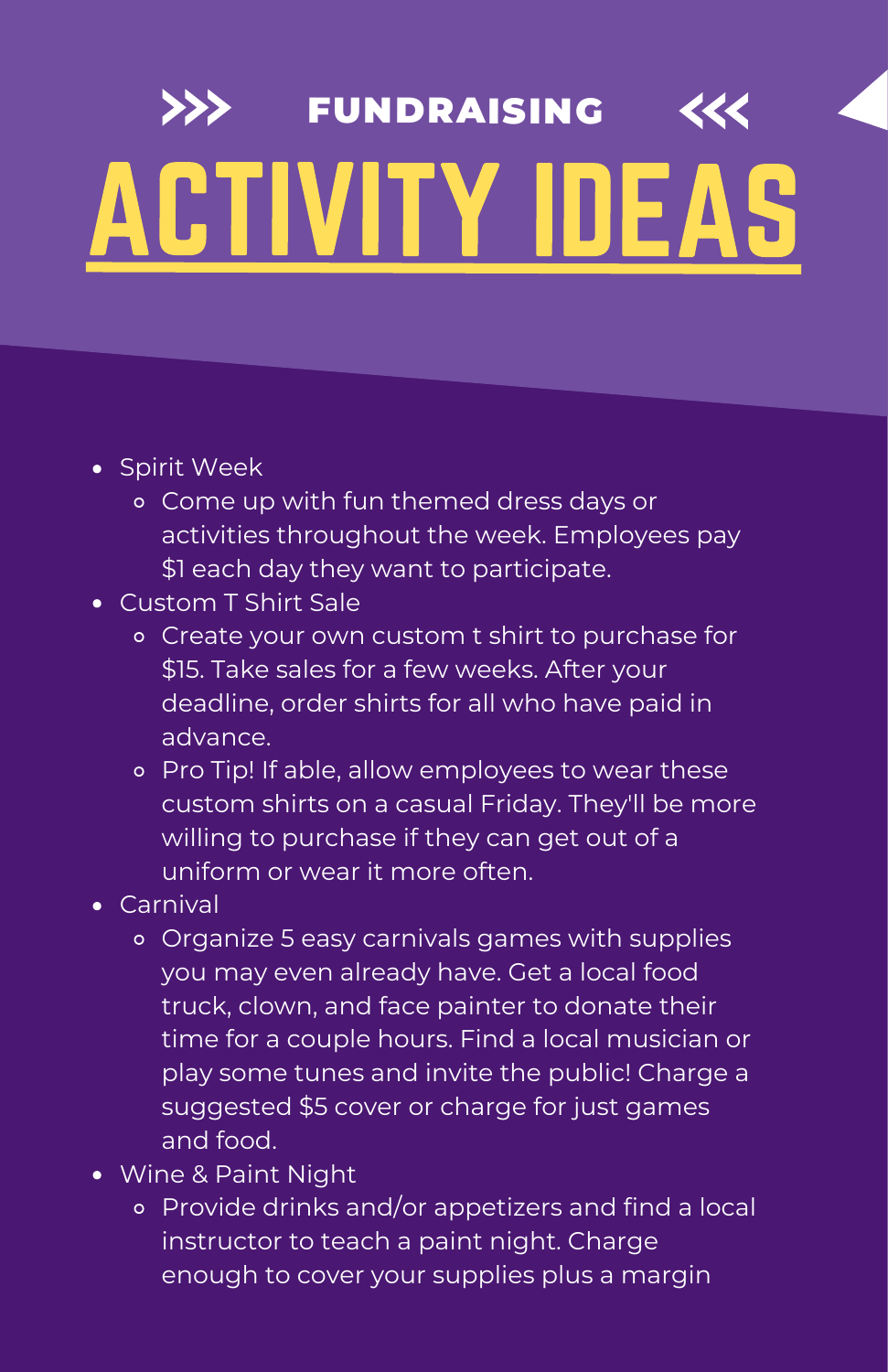- Pet Contest Virtual or In Person
	- Charge an entry fee for the pet owners participating and encourage voting by donating in that pet's name
- Art by Commission- Suggested for kids or seniors
	- Pick a special artist in your family or at work that wants to color or make art for others. Something like "If you donate \$5, I'll mail you a piece of custom art!"
- Car Show
	- Gather local old or unique cars, charge an entry fee for their owner and a suggested admission fee for those coming to view.
- Easter Egg Hunt
	- Organize an Easter Egg Hunt for the kids in your community. Get the eggs and candy donated and charge a suggested donation for admission to the hunt.
	- Virtual Option: Organize for kids to get their photo with the Easter Bunny virtually by sending in photos and allow for their parents to drive through/pick up an Easter treat bag for a suggested donation price
- Ice Bucket Challenge/Polar Pluge Style Ideas
	- "I'll do x activity if you donate x dollars."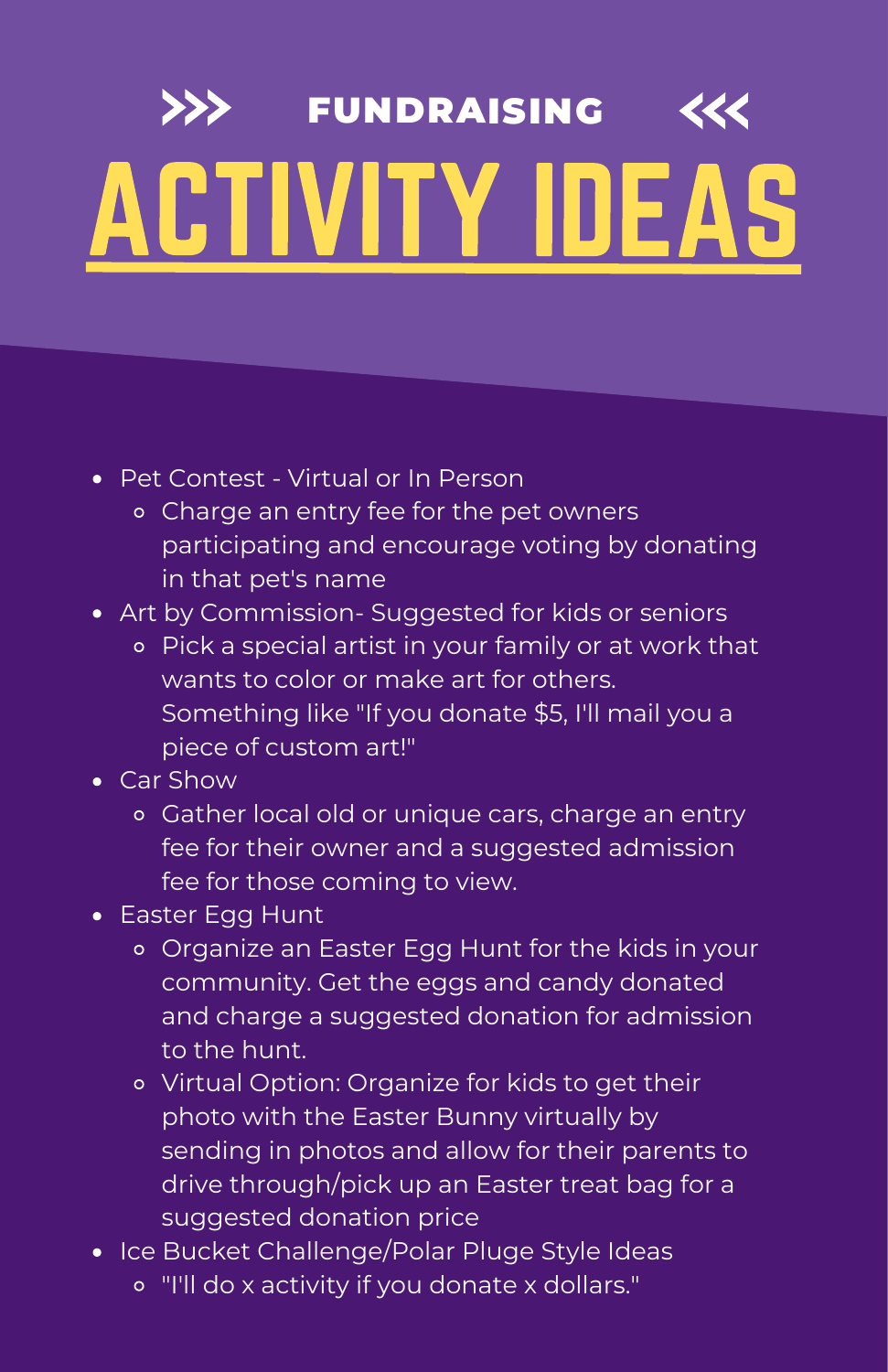- Jail Your Boss
	- Have employees pay \$1 per minute to put their boss "in jail". Create a fake jail cell for them to sit in for extra fun. Make extra money by allowing them to buy themselves out.
- Direct Sales Friends
	- o Many companies such as Usbourne Books, Pampered Chef, Norwex etc. allow their consultants to do fundraiser parties online and donate a portion of their sales
- Bowling Night
	- Talk to your local bowling alley to see if they offer a deal for groups/fundraisers. Sign up your own bowlers and have them pay a bit more than what you owe the bowling alley for a margin. Some alleys offer a food/drink special.
	- Pro Tip! Use this same idea for places like Putt Putt Golf, Laser Tag, etc.
- Golf Outina
	- Organize for your employees or the public. Include hole sponsors, and get prizes donated for raffles, etc.
- Dinner Party or Wine Party
	- o Invite your friends/family over for a dinner party or wine tasting and charge a suggested donation for entry